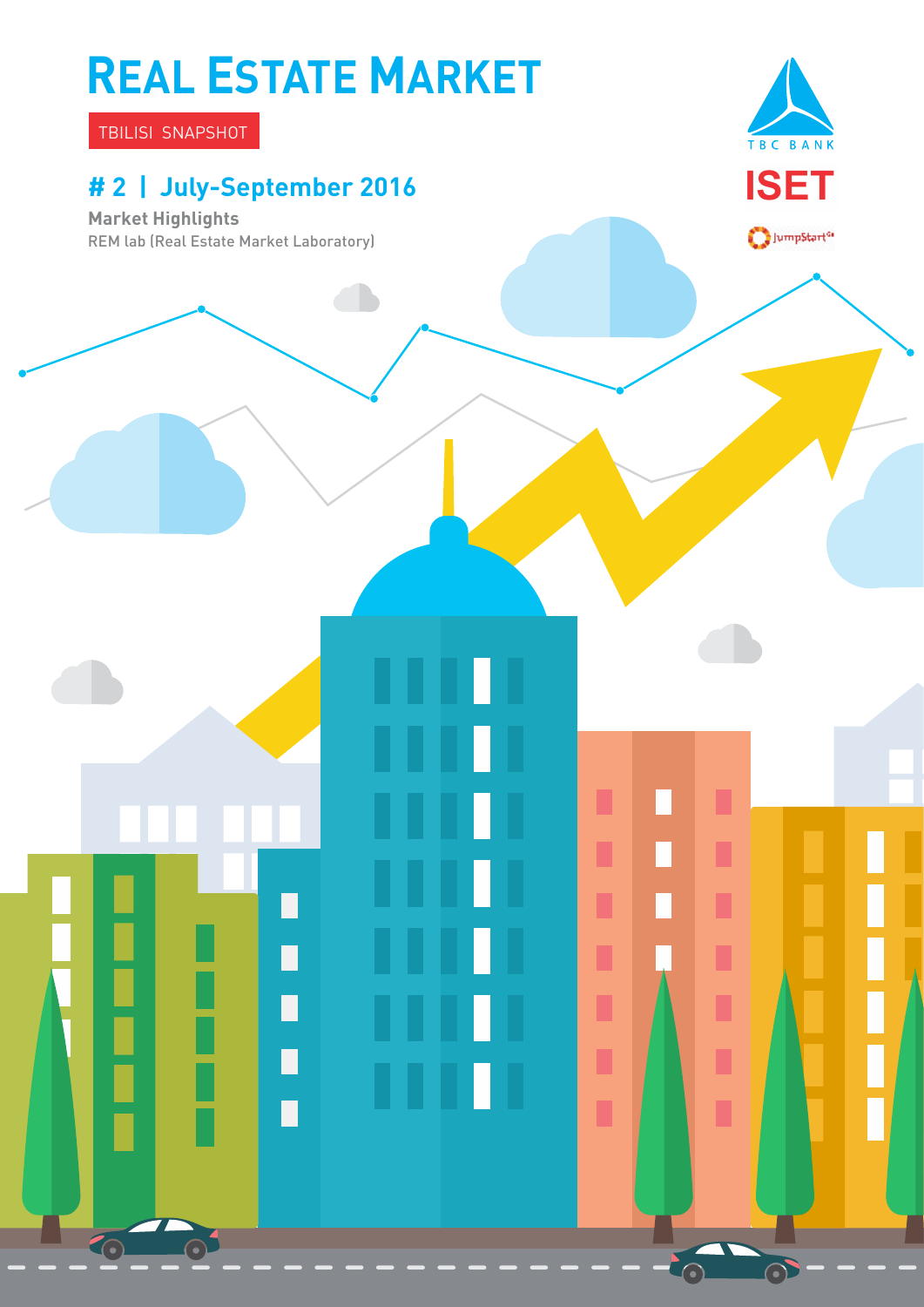Real Estate Index (REI) is an index, which represents real value of the real estate. Whenever we observe the prices of real estate, the first thing we look at is the average price per square meter. However, average price can increase, if the sales of better quality properties (more flats in central districts or renovation etc.) increases, which does not mean that generally real estate prices went up. We need Real Estate Index to track pure price changes. REI excludes `QUALITY EFFECT` and observes how price of the given property changes comparing it to the base period (April 2015).

Types of REI are Sale Price Index (SPI) & Rent Price Index (RPI).

#### **ABBREVIATIONS USED**

- **ASP** Average Sale Price per sq.m.
- **ARP** Average Rent Price per sq.m.
- **SPI**  Sale Price Index
- **RPI**  Rent Price Index
- **MoM**  Month-over-Month Change
- **YoY X-RATE**  Year-over-Year Change
- Exchange Rate
- **TBS** Tbilisi City
- **GEO** Georgia

### **X-RATE USD | GEL MONTHLY TREND, 2015-2016**

| $M-Y$         | USD   GEL | MoM (%)  | Yo $Y(%$ |
|---------------|-----------|----------|----------|
|               |           |          |          |
| <b>SEP-15</b> | 2.3985    | 3.4%     | 37.4%    |
| $OCT-15$      | 2.3928    | $-0.2%$  | 36.4%    |
| <b>NOV-15</b> | 2.4017    | $0.4\%$  | 35.1%    |
| <b>DEC-15</b> | 2.3992    | $-0.1\%$ | 27.3%    |
| <b>JAN-16</b> | 2.4360    | 1.5%     | 25.5%    |
| <b>FEB-16</b> | 2.4829    | 1.9%     | 19.0%    |
| <b>MAR-16</b> | 2.3894    | $-3.8\%$ | 9.0%     |
| $APR-16$      | 2.2652    | $-5.2%$  | 0.3%     |
| <b>MAY-16</b> | 2.1860    | $-3.5%$  | $-5.9\%$ |
| <b>JUN-16</b> | 2.1877    | 0.1%     | $-3.3%$  |
| $JUL-16$      | 2.3367    | 6.8%     | 3.6%     |
| $AUG-16$      | 2.3187    | $-0.8%$  | $-0.1%$  |
| <b>SEP-16</b> | 2.3113    | $-0.3%$  | $-3.6%$  |

Source: NBG 2016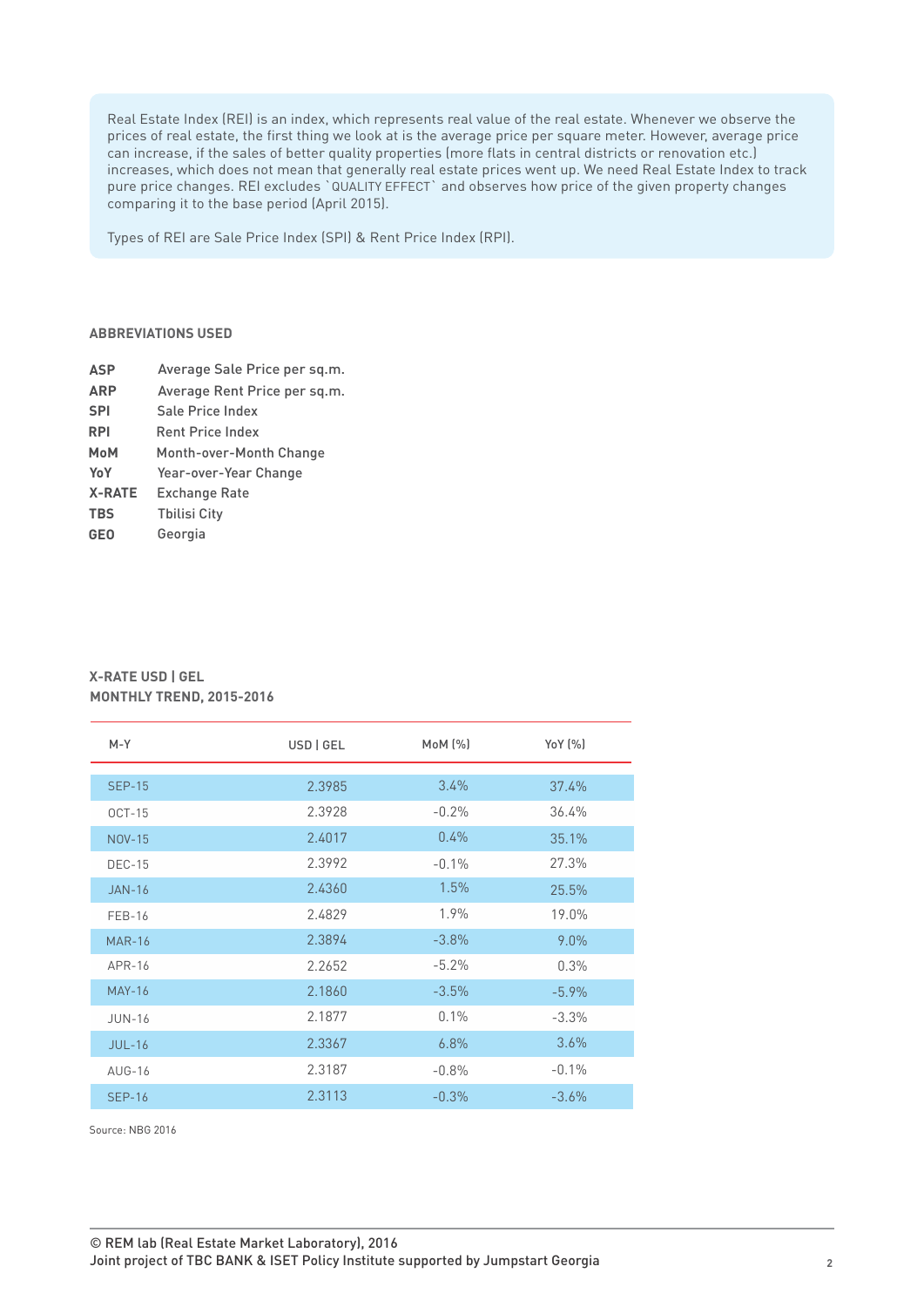### **REAL PROPERTY SALES**

**HIGHLIGHTS** 

TBS real property market continues growth. TBS sales grew to 3331 units (+14.0% MoM & +47.1% YoY) in September 2016 to hit a new monthly record. Market rose also in July 2016 (+4.3% MoM) followed by slight decrease in August 2016 (-0.3% MoM).

Share of TBS in GEO sales reached 42.1% (highest-ever share) in September 2016 (39.2% in July, 36.2% in August).

For July-September 2016 TOP 3 districts by sales in TBS are: Vake (average 529 units, 20.1%) Saburtalo (average 406 units, 15.4%) Samgori (average 292 units, 11.1%)

#### **SALES TREND REAL PROPERTY... TBS & GEO MONTHLY TREND, 2015-2016**

NUMBER OF SALES

SHARE TBS IN GEO SALES



Source: NAPR 2016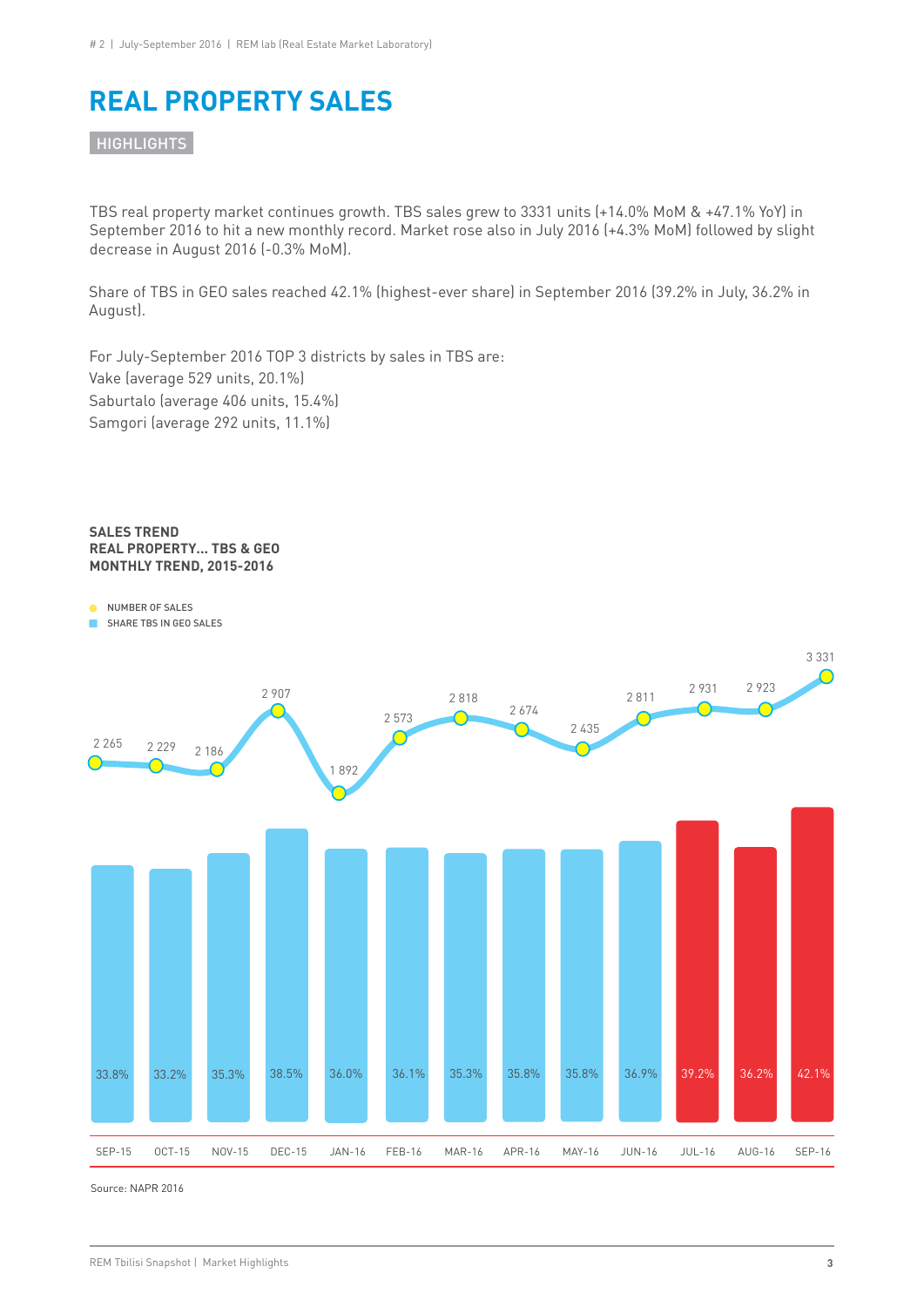#### **SALES TREND REAL PROPERTY… TBS & GEO MONTHLY TREND, 2015-2016**

| $M-Y$         | TBS (UNIT) | MoM (%)   | GEO (UNIT) | $M \circ M$ $(\%)$ |  |
|---------------|------------|-----------|------------|--------------------|--|
|               |            |           |            |                    |  |
| <b>SEP-15</b> | 2 2 6 5    | 21.1%     | 6 703      | 17.9%              |  |
| $OCT-15$      | 2 2 2 9    | $-1.6%$   | 6704       | $0.0\%$            |  |
| NOV-15        | 2 1 8 6    | $-1.9%$   | 6 191      | $-7.7%$            |  |
| <b>DEC-15</b> | 2 9 0 7    | 33.0%     | 7547       | 21.9%              |  |
| <b>JAN-16</b> | 1892       | $-34.9\%$ | 5 2 6 2    | $-30.3%$           |  |
| $FEB-16$      | 2 5 7 3    | 36.0%     | 7 1 3 5    | 35.6%              |  |
| <b>MAR-16</b> | 2818       | 9.5%      | 7981       | 11.9%              |  |
| APR-16        | 2674       | $-5.1\%$  | 7468       | $-6.4\%$           |  |
| <b>MAY-16</b> | 2435       | $-8.9\%$  | 6806       | $-8.9%$            |  |
| <b>JUN-16</b> | 2811       | 15.4%     | 7620       | 12.0%              |  |
| $JUL-16$      | 2931       | 4.3%      | 7483       | $-1.8%$            |  |
| AUG-16        | 2923       | $-0.3%$   | 8076       | 7.9%               |  |
| <b>SEP-16</b> | 3 3 3 1    | 14.0%     | 7909       | $-2.1%$            |  |

Source: NAPR 2016

#### **REAL PROPERTY SALES TBS DISTRICTS SEPTEMBER, 2016**



Source: NAPR 2016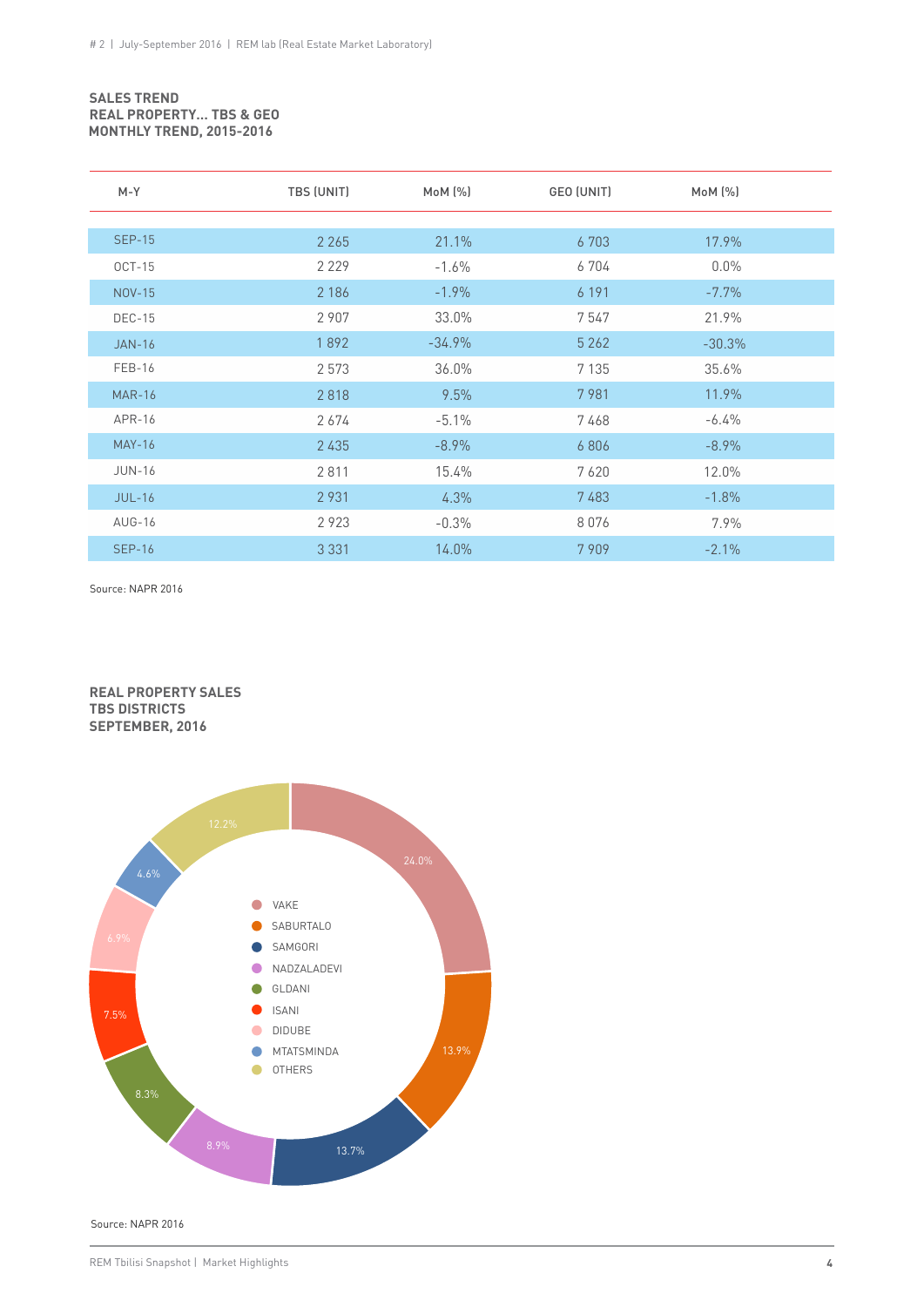# **RESIDENTIAL PROPERTY PRICES**

**HIGHLIGHTS** 

SPI and RPI for residential property have been increasing during July-September 2016, while ASP continued to trend downward and APR recovered slightly in September after 2 months of continuous decline.

SPI in TBS grew by 1.4% MoM and fell 2.4% YoY in September 2016. During last months SPI increased from 1.020 to 1.036.

RPI in TBS grew by 0.01% MoM and decreased 15.6% YoY in September 2016. During last months RPI increased from 0.933 to 0.955.

ASP in TBS reached USD 859 per sq. m (-0.1% MoM & -0.3% YoY) and ARP - USD 6.98 per sq.m. (+1.4% MoM & -9.6% YoY) in September 2016.

For September 2016, most expensive and cheapest districts of TBS are by ASP: Mtatsminda (USD 991) and Samgori (USD 555) by ARP: Mtatsminda (USD 8.06) and Gldani (USD 4.31)



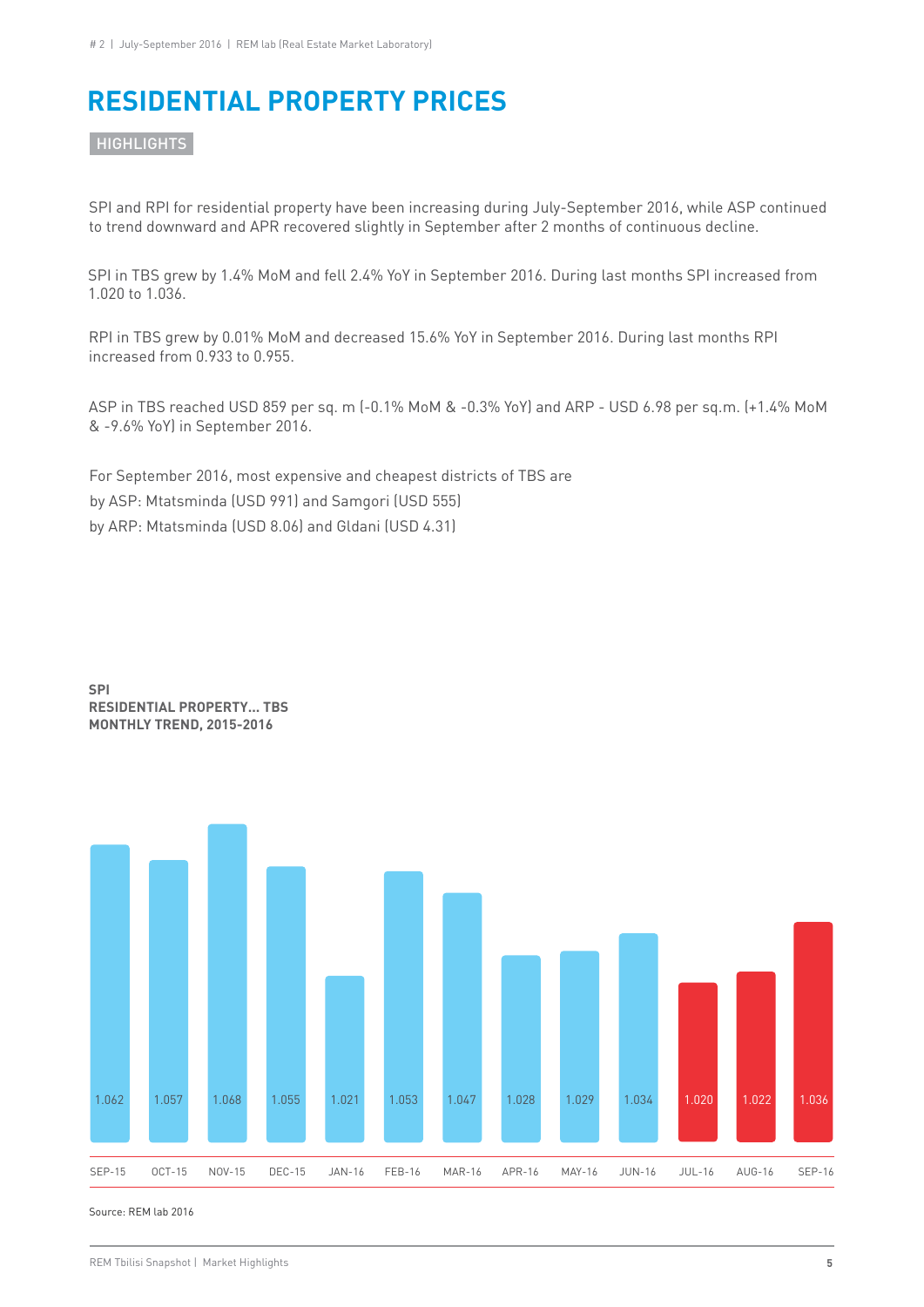

Source: REM lab 2016

#### **ASP RESIDENTIAL PROPERTY… TBS MONTHLY TREND, 2015-2016**

| $M - Y$       | ASP (USD) | MoM (%)  | YoY (%)  | ASP (GEL) | $M_0M$ $(\%)$ | Yo Y (%) |
|---------------|-----------|----------|----------|-----------|---------------|----------|
|               | 862       | 3.1%     |          |           |               |          |
| <b>SEP-15</b> |           |          | $-3.1\%$ | 2067      | 6.6%          | 33.1%    |
| <b>OCT-15</b> | 875       | 1.6%     | 0.2%     | 2095      | 1.3%          | 36.6%    |
| <b>NOV-15</b> | 868       | $-0.8\%$ | $-4.2%$  | 2086      | $-0.4%$       | 29.5%    |
| <b>DEC-15</b> | 900       | 3.6%     | $-0.5%$  | 2 1 5 9   | 3.5%          | 26.7%    |
| <b>JAN-16</b> | 868       | $-3.6%$  | 2.5%     | 2 1 1 4   | $-2.1%$       | 28.7%    |
| <b>FEB-16</b> | 886       | 2.1%     | $0.0\%$  | 2 1 9 9   | $4.0\%$       | 18.9%    |
| <b>MAR-16</b> | 891       | 0.6%     | 5.9%     | 2 1 3 0   | $-3.2%$       | 15.4%    |
| APR-16        | 868       | $-2.6\%$ | 1.2%     | 1966      | $-7.7%$       | 1.6%     |
| <b>MAY-16</b> | 857       | $-1.3%$  | $-2.8%$  | 1873      | $-4.7%$       | $-8.5%$  |
| <b>JUN-16</b> | 836       | $-2.4%$  | $-5.3%$  | 1829      | $-2.3%$       | $-8.4\%$ |
| $JUL-16$      | 868       | 3.8%     | $-1.8%$  | 2029      | 10.9%         | 1.7%     |
| AUG-16        | 860       | $-0.9%$  | 2.9%     | 1995      | $-1.7%$       | 2.8%     |
| <b>SEP-16</b> | 859       | $-0.1\%$ | $-0.3%$  | 1986      | $-0.4%$       | $-3.9%$  |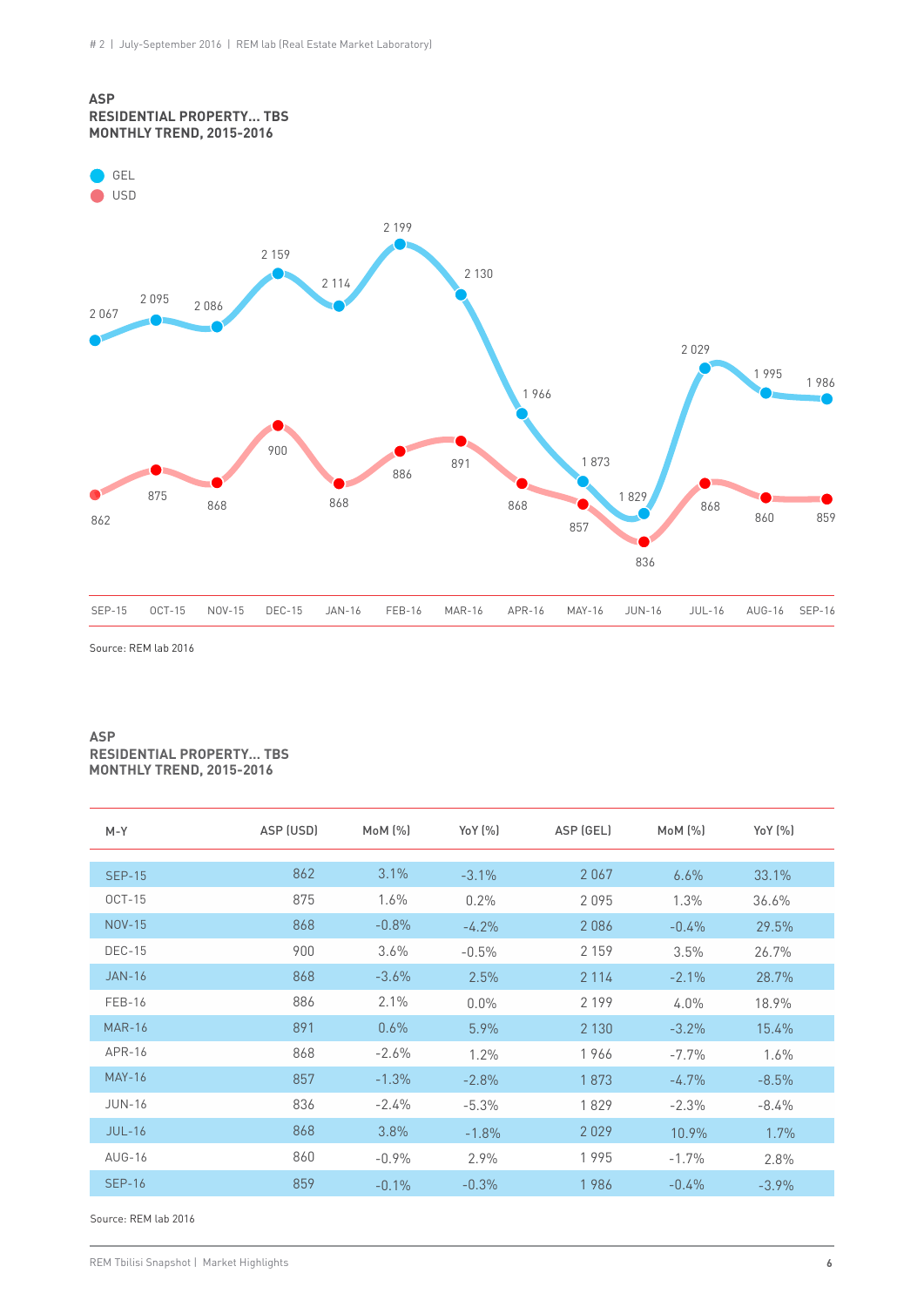#### **ASP (USD) RESIDENTIAL PROPERTY... TBS & DISTRICTS SEPTEMBER, 2016**



Source: REM lab 2016

#### **ASP RESIDENTIAL PROPERTY... TBS & DISTRICTS SEPTEMBER, 2016**

| <b>DISTRICT</b>   | ASP (USD) | $M \circ M$ $(\%)$ | ASP (GEL) | MoM (%)  |  |
|-------------------|-----------|--------------------|-----------|----------|--|
|                   |           |                    |           |          |  |
| <b>SABURTALO</b>  | 921       | 3.5%               | 2 1 2 8   | 3.2%     |  |
| GLDANI            | 560       | 3.5%               | 1 2 9 4   | $3.2\%$  |  |
| NADZALADEVI       | 573       | $3.3\%$            | 1 3 2 4   | $3.0\%$  |  |
| <b>DIDUBE</b>     | 712       | 2.4%               | 1645      | 2.1%     |  |
| <b>VAKE</b>       | 941       | $-4.6%$            | 2 1 7 5   | $-4.9%$  |  |
| <b>MTATSMINDA</b> | 991       | $-1.8%$            | 2 2 9 1   | $-2.1%$  |  |
| <b>CHUGHURETI</b> | 766       | $2.3\%$            | 1769      | $2.0\%$  |  |
| <b>ISANI</b>      | 623       | $-0.4%$            | 1439      | $-0.7%$  |  |
| <b>KRTSANISI</b>  | 775       | $-10.1\%$          | 1791      | $-10.4%$ |  |
| SAMGORI           | 555       | 5.9%               | 1 2 8 2   | 5.5%     |  |
| <b>TBS</b>        | 859       | $-0.1%$            | 1986      | $-0.4%$  |  |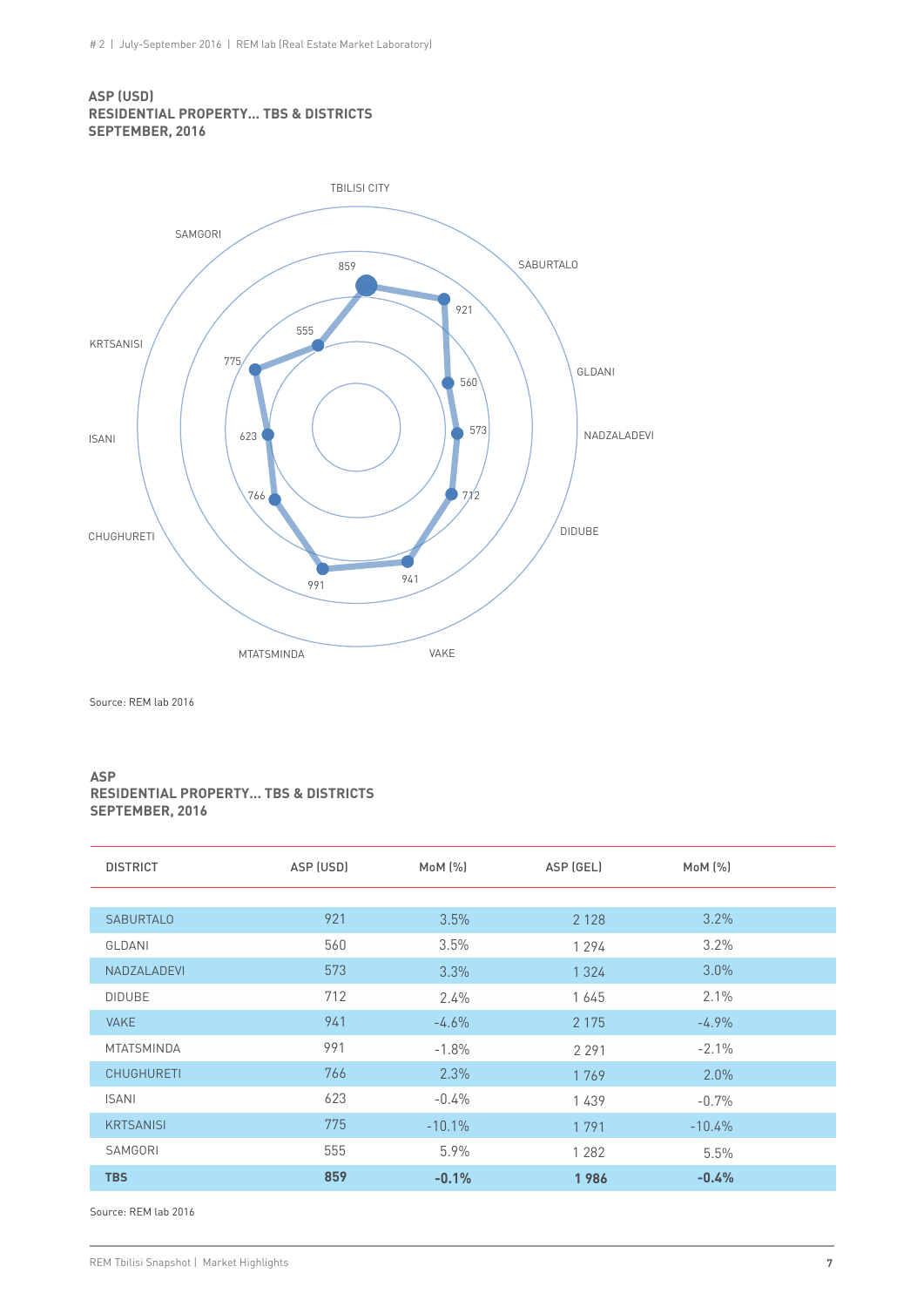#### **RPI RESIDENTIAL PROPERTY... TBS MONTHLY TREND, 2015-2016**



Source: REM lab 2016



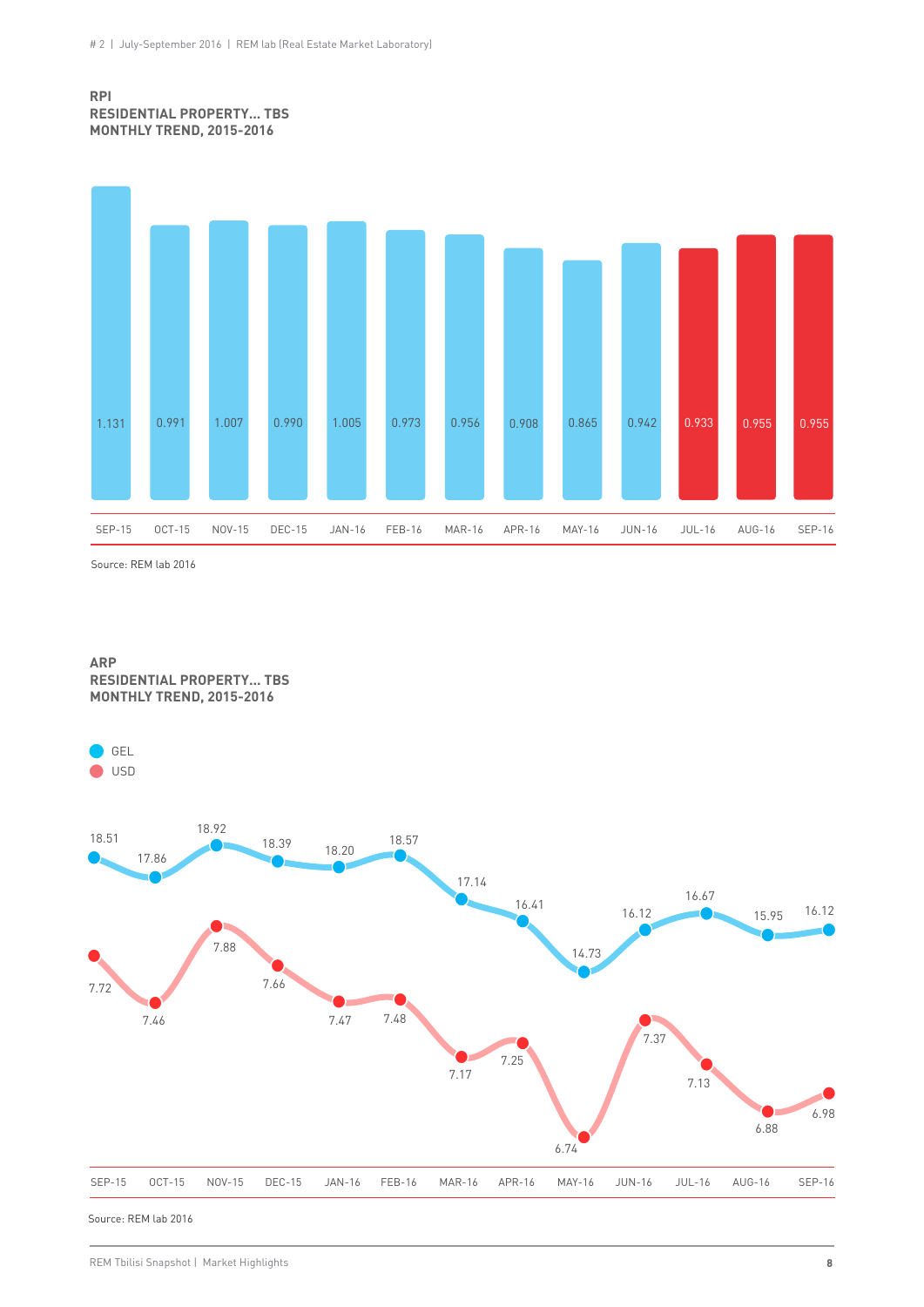#### **ARP RESIDENTIAL PROPERTY… TBS MONTHLY TREND, 2015-2016**

| $M-Y$         | ARP (USD) | MoM (%)  | Yo Y (%) | ARP (GEL) | $M_0M$ $(\%)$ | YoY (%)  |
|---------------|-----------|----------|----------|-----------|---------------|----------|
|               |           |          |          |           |               |          |
| <b>SEP-15</b> | 7.72      | $-0.4%$  | $-7.4\%$ | 18.51     | $2.9\%$       | 27.3%    |
| $OCT-15$      | 7.46      | $-3.3%$  | 10.3%    | 17.86     | $-3.5%$       | 22.3%    |
| <b>NOV-15</b> | 7.88      | 5.5%     | $-5.1\%$ | 18.92     | 5.9%          | 28.3%    |
| <b>DEC-15</b> | 7.66      | $-2.7%$  | $-5.4\%$ | 18.39     | $-2.8%$       | 20.4%    |
| <b>JAN-16</b> | 7.47      | $-2.5%$  | $-8.2\%$ | 18.20     | $-1.0%$       | 15.2%    |
| FEB-16        | 7.48      | 0.1%     | $-6.1\%$ | 18.57     | 2.1%          | 11.7%    |
| <b>MAR-16</b> | 7.17      | $-4.1%$  | 10.8%    | 17.14     | $-7.7\%$      | $-2.8%$  |
| APR-16        | 7.25      | 1.0%     | $-9.2\%$ | 16.41     | $-4.2%$       | $-8.9\%$ |
| <b>MAY-16</b> | 6.74      | $-7.0\%$ | 18.3%    | 14.73     | $-10.2%$      | $-23.1%$ |
| <b>JUN-16</b> | 7.37      | 9.4%     | $-7.7\%$ | 16.12     | 9.4%          | $-10.8%$ |
| $JUL-16$      | 7.13      | $-3.2%$  | $-7.7\%$ | 16.67     | 3.4%          | $-4.4\%$ |
| AUG-16        | 6.88      | $-3.6\%$ | 11.2%    | 15.95     | $-4.3%$       | $-11.3%$ |
| <b>SEP-16</b> | 6.98      | 1.4%     | $-9.6\%$ | 16.12     | 1.1%          | $-12.9%$ |

Source: REM lab 2016

#### **ARP (USD) RESIDENTIAL PROPERTY... TBS & DISTRICTS SEPTEMBER, 2016**



Source: REM lab 2016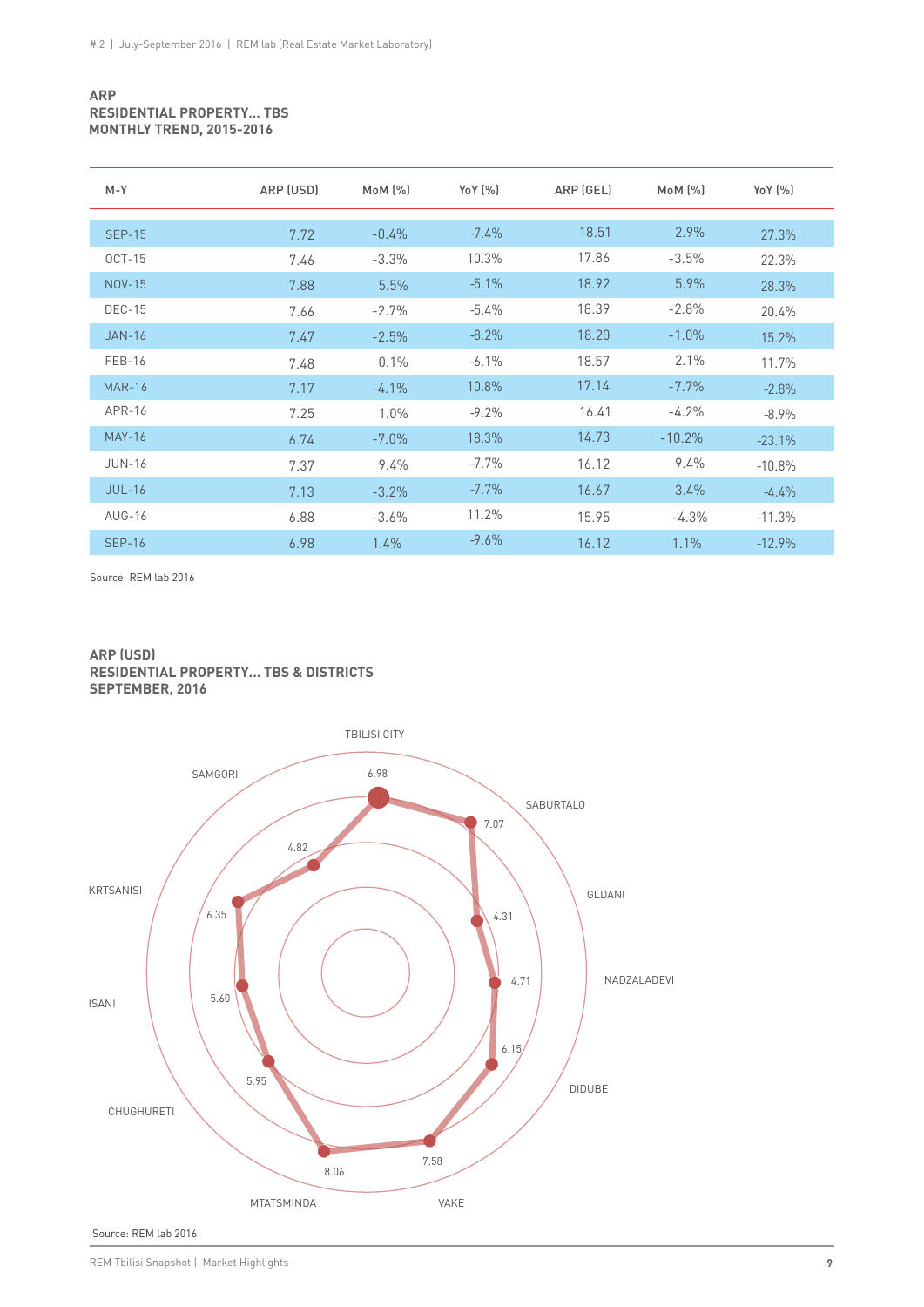#### **ARP RESIDENTIAL PROPERTY... TBS & DISTRICTS SEPTEMBER, 2016**

| <b>DISTRICT</b>   | ARP (USD) | MOM (%)  | ARP (GEL) | $M \circ M$ $(\%)$ |
|-------------------|-----------|----------|-----------|--------------------|
|                   |           |          |           |                    |
| <b>SABURTALO</b>  | 7.07      | 4.2%     | 16.35     | 3.8%               |
| GLDANI            | 4.31      | 0.1%     | 9.97      | $-0.2%$            |
| NADZALADEVI       | 4.71      | $-1.9%$  | 10.88     | $-2.2%$            |
| <b>DIDUBE</b>     | 6.15      | 3.4%     | 14.22     | $3.0\%$            |
| <b>VAKE</b>       | 7.58      | 1.3%     | 17.52     | 0.9%               |
| <b>MTATSMINDA</b> | 8.06      | 4.5%     | 18.63     | 4.2%               |
| <b>CHUGHURETI</b> | 5.95      | $-2.1%$  | 13.76     | $-2.4%$            |
| <b>ISANI</b>      | 5.60      | $-13.3%$ | 12.95     | $-13.6%$           |
| <b>KRTSANISI</b>  | 6.35      | $-4.5%$  | 14.67     | $-4.8\%$           |
| SAMGORI           | 4.82      | 6.6%     | 11.13     | 6.2%               |
| <b>TBS</b>        | 6.98      | 1.4%     | 16.12     | 1.1%               |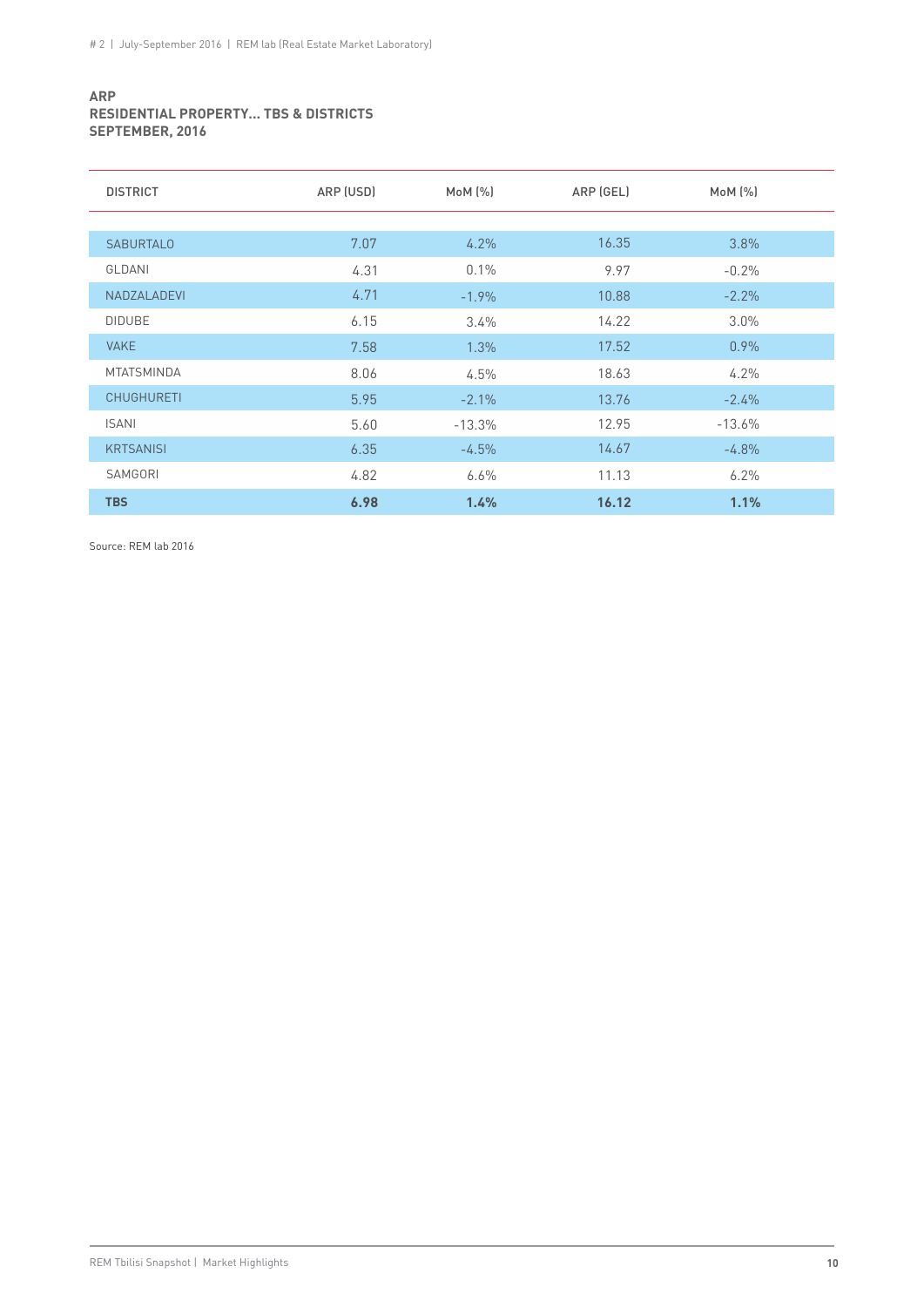# **COMMERCIAL PROPERTY PRICES**

**HIGHLIGHTS** 

SPI for commercial property has been increasing during July-September 2016, while RPI has decreased substantially since July 2016. ASP has been recovering fast from July`s slump, while APR rose in September 2016 after sharp fall in previous month.

SPI in TBS grew (+30.4% MoM & +12.2% YoY) and RPI fell (-17.1% MoM & -33.6% YoY) in September 2016. During last months SPI increased from 0.741 to 1.087, while RPI decreased from 1.053 to 0.876.

ASP for commercial property in TBS reached USD 1075 per sq. m (+1.3% MoM & -3.7% YoY) and ARP - USD 10.12 per sq.m. (+6.3% MoM & -15.9% YoY) in September 2016.



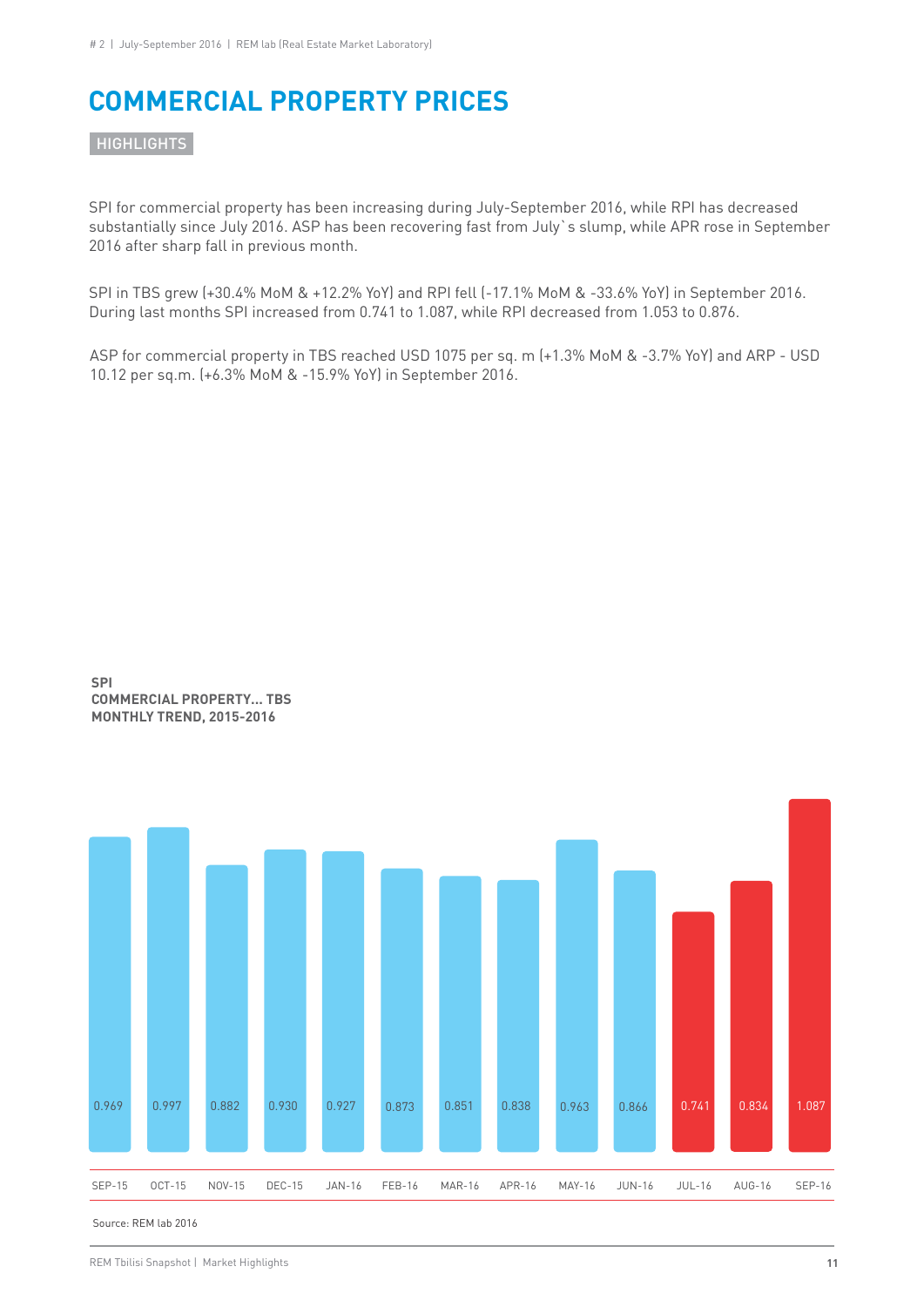

Source: REM lab 2016

#### **ASP COMMERCIAL PROPERTY… TBS MONTHLY TREND, 2015-2016**

| $M - Y$       | ASP (USD) | $M_0M$ $[\%]$ | YoY [%]  | ASP (GEL) | $M0M$ $[\%]$ | Yo Y (%) |
|---------------|-----------|---------------|----------|-----------|--------------|----------|
| <b>SEP-15</b> | 1 1 1 7   | $-3.8%$       | $-1.7%$  | 2678      | $-0.5%$      | 35.0%    |
| $OCT-15$      | 1 1 3 3   | 1.5%          | $1.1\%$  | 2 7 1 1   | 1.2%         | 37.8%    |
| <b>NOV-15</b> | 1088      | $-4.0%$       | $-2.2\%$ | 2613      | $-3.6%$      | 32.1%    |
| <b>DEC-15</b> | 1140      | 4.8%          | 3.6%     | 2736      | 4.7%         | 31.8%    |
| $JAN-16$      | 1 1 0 4   | $-3.2%$       | $3.9\%$  | 2690      | $-1.7%$      | 30.4%    |
| <b>FEB-16</b> | 1 1 0 5   | $0.1\%$       | $-3.4\%$ | 2744      | 2.0%         | 14.9%    |
| <b>MAR-16</b> | 1 1 1 2   | 0.6%          | 7.7%     | 2657      | $-3.2%$      | 17.4%    |
| APR-16        | 1090      | $-2.0%$       | 6.5%     | 2469      | $-7.1%$      | 6.9%     |
| <b>MAY-16</b> | 1 1 3 0   | 3.7%          | 3.7%     | 2471      | 0.1%         | $-2.4%$  |
| <b>JUN-16</b> | 1 1 1 9   | $-1.0%$       | $-3.5%$  | 2447      | $-0.9%$      | $-6.7%$  |
| $JUL-16$      | 1016      | $-9.2%$       | $-17.4%$ | 2 3 7 3   | $-3.0%$      | $-14.5%$ |
| AUG-16        | 1062      | 4.5%          | $-8.5%$  | 2462      | 3.7%         | $-8.5%$  |
| <b>SEP-16</b> | 1075      | 1.3%          | $-3.7\%$ | 2 4 8 5   | 1.0%         | $-7.2%$  |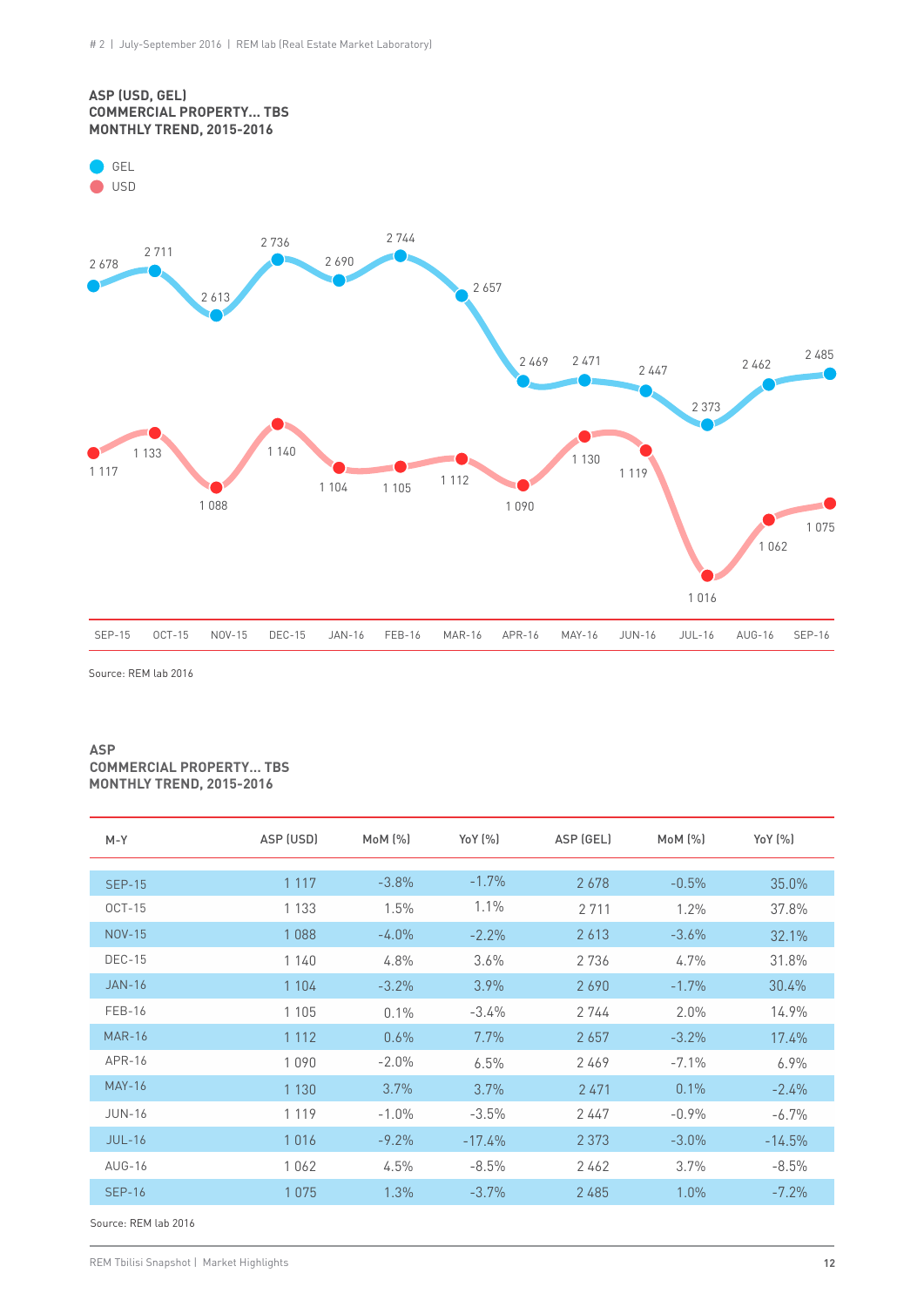#### **RPI COMMERCIAL PROPERTY... TBS MONTHLY TREND, 2015-2016**



Source: REM lab 2016

GEL ● USD

**ARP COMMERCIAL PROPERTY... TBS MONTHLY TREND, 2015-2016**